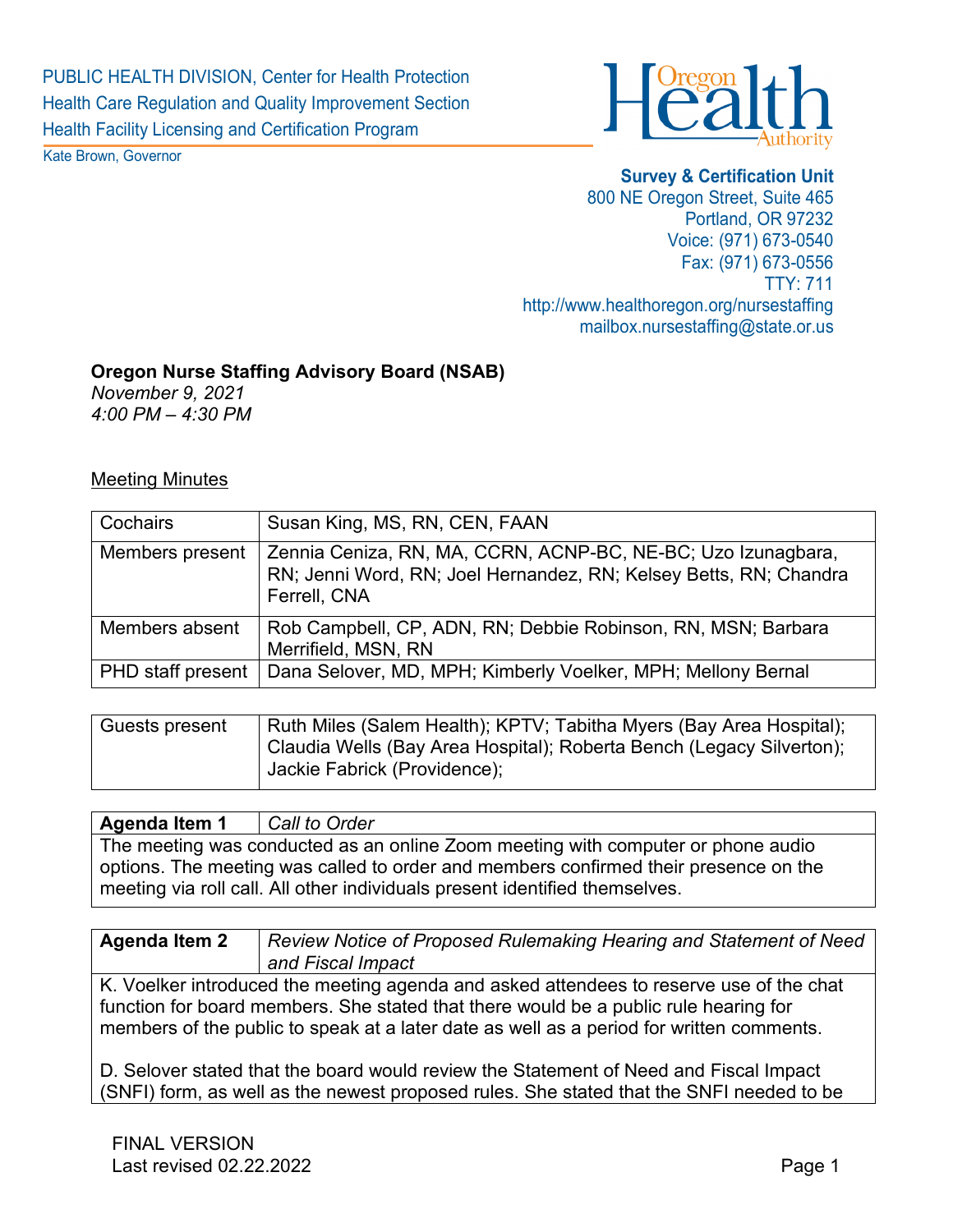reviewed by the board before the rules could move forward for public comment, and she added that the draft rules needed to be submitted for public comment by November 10<sup>th</sup> if OHA was to meet the January 1<sup>st</sup>, 2022 filing deadline required in statute. She stated the rules before the board incorporated feedback from previous board meetings and Department of Justice (DOJ) review.

D. Selover presented the draft rules and explained how to read the rules. She noted that OHA had added a cross-reference in the emergency preparedness rules so hospital emergency preparedness teams would be aware of the nurse staffing requirements during a declared emergency.

D. Selover presented the SNFI and explained that the SNFI states the parties that would be affected by the rule change; the statutory authority for the rule change; what changes are being made to the rules; and the fiscal impact of the rules on affected parties. She stated that OHA expected a financial impact for the staff time related to complying with the rules, but because OHA did not know the duration of future emergencies, OHA could not calculate the financial impact on hospitals for complying with these rules. She stated that they did not expect a financial impact on OHA because OHA was already completing nurse staffing complaint investigations, and she acknowledged that complaints about noncompliance with these new rules would be investigated per OHA's nurse staffing complaint investigation process. She stated that there were no hospitals that were small businesses, so small businesses would not be affected by these rules and small businesses were therefore not impacted by the rulemaking process.

D. Selover concluded her presentation of the draft rules and the SNFI.

| <b>Agenda Item 3</b> | Discuss Notice of Proposed Rulemaking Hearing and Statement of |
|----------------------|----------------------------------------------------------------|
|                      | <b>Need and Fiscal Impact</b>                                  |

D. Selover asked for feedback from the board on the financial impact of the new rules and if there were any comments on the presented documents.

Board co-chair requested clarification on the decision the board was asked to make. She stated that the proposed rules did not incorporate the board's feedback related to facility disaster plans and crisis standards of care, and she asked whether OHA was requesting feedback on the contents of the rule or whether OHA should move the rules forward for public comment.

D. Selover clarified that OHA wanted feedback on whether it should move the rules forward for public comment, and as part of that process, OHA required feedback from the board on the SNFI. She acknowledged OHA would likely receive additional comments during the public comment period and stated that OHA responded to each public comment by saying whether OHA was making a change and why a change was or was not being made.

Board co-chair thanked D. Selover for clarification and she clarified that voting to move the rules forward did not imply agreement with the rules' content.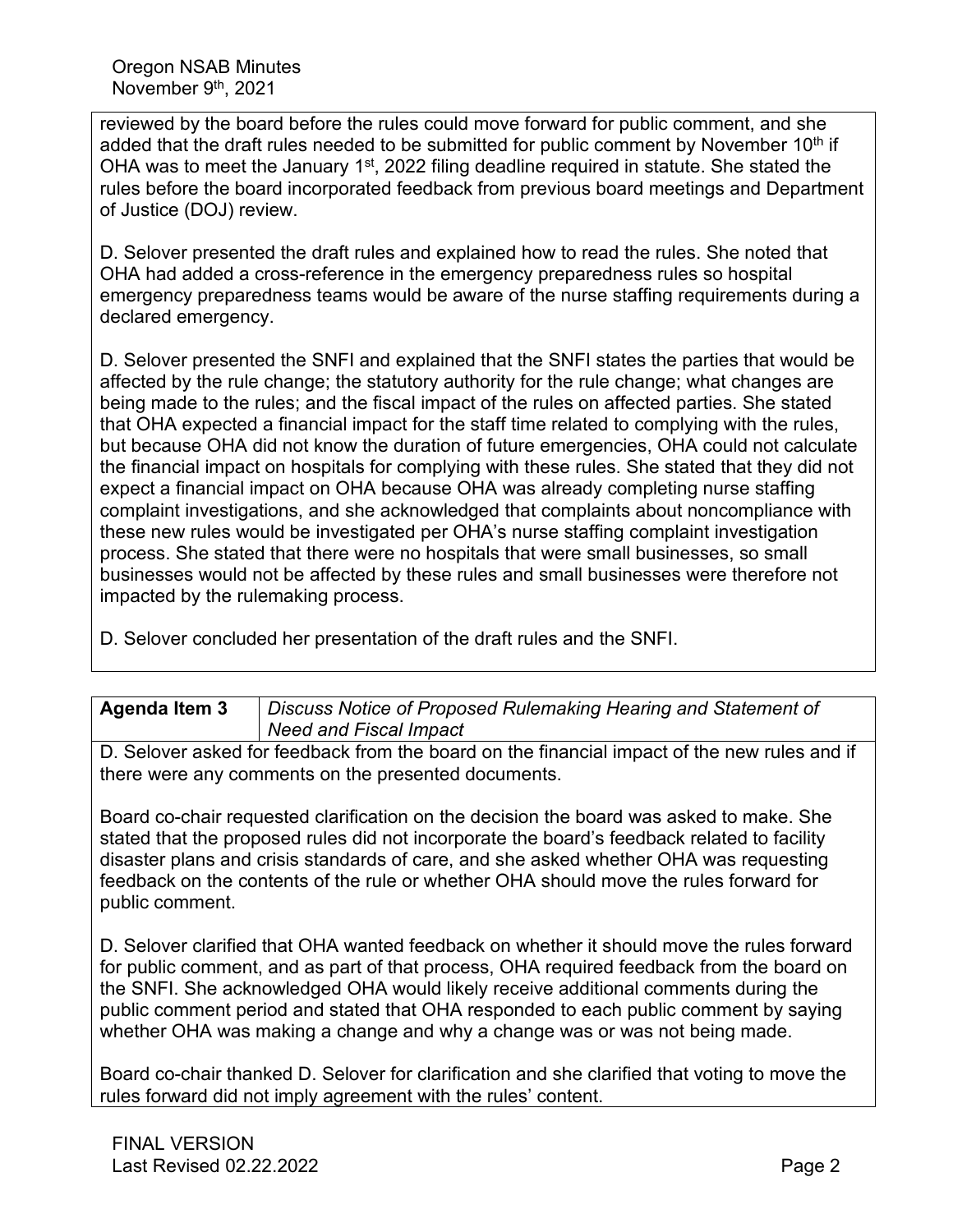Board member asked why the board would vote to send the rules forward for public comment if they wanted additional changes to the rules.

D. Selover stated that OHA was required to get input from its Rules Advisory Committee, which was the NSAB for nurse staffing rules. She stated that OHA balanced input from the NSAB, and other groups as well as input from DOJ as the state's legal counsel, and while it was OHA's preference to have consensus on the proposed rules before moving them forward for public comment, OHA was also working under time constraints. She stated that OHA needed to move the rules forward to public comment if they wanted to meet the January 1<sup>st</sup>, 2022 statutory deadline, and she stated that if the board wanted to delay implementation of the rules, she would need to receive approval from OHA leadership.

Board member thanked D. Selover for clarification and stated she was comfortable with moving the rules forward, since there would be additional opportunities to comment and revise the rules.

Board member noted that the board had provided feedback that the definition for crisis standards of care should include reference to documentation and assessment requirements and asked why that was omitted in the proposed rules.

D. Selover stated that OHA was balancing feedback from different groups and that OHA did not want to limit the definition of crisis standards of care to documentation and assessment. She stated that those examples would be included in interpretive guidance.

Board member stated that she would like to see a little more detail for the crisis standards of care definition, but she agreed with moving the rules forward for public comment.

There were no additional comments or questions about the SNFI or the proposed rules. K. Voelker asked for the board to vote on whether to move the rules forward for public comment, and she stated that a yes vote meant that the rules should move forward for public comment. She clarified that a yes vote did not imply agreement with the content of the proposed rules. Board members typed their vote into the chat or unmuted themselves to vote.

Chandra Ferrell – Aye Zennia Ceniza – Aye Susan King – Aye Uzoma Izunagbara – Aye Jenni Word – Aye Kelsey Betts – Aye Joel Hernandez – Aye

All board members present voted move the proposed rules forward for public comment.